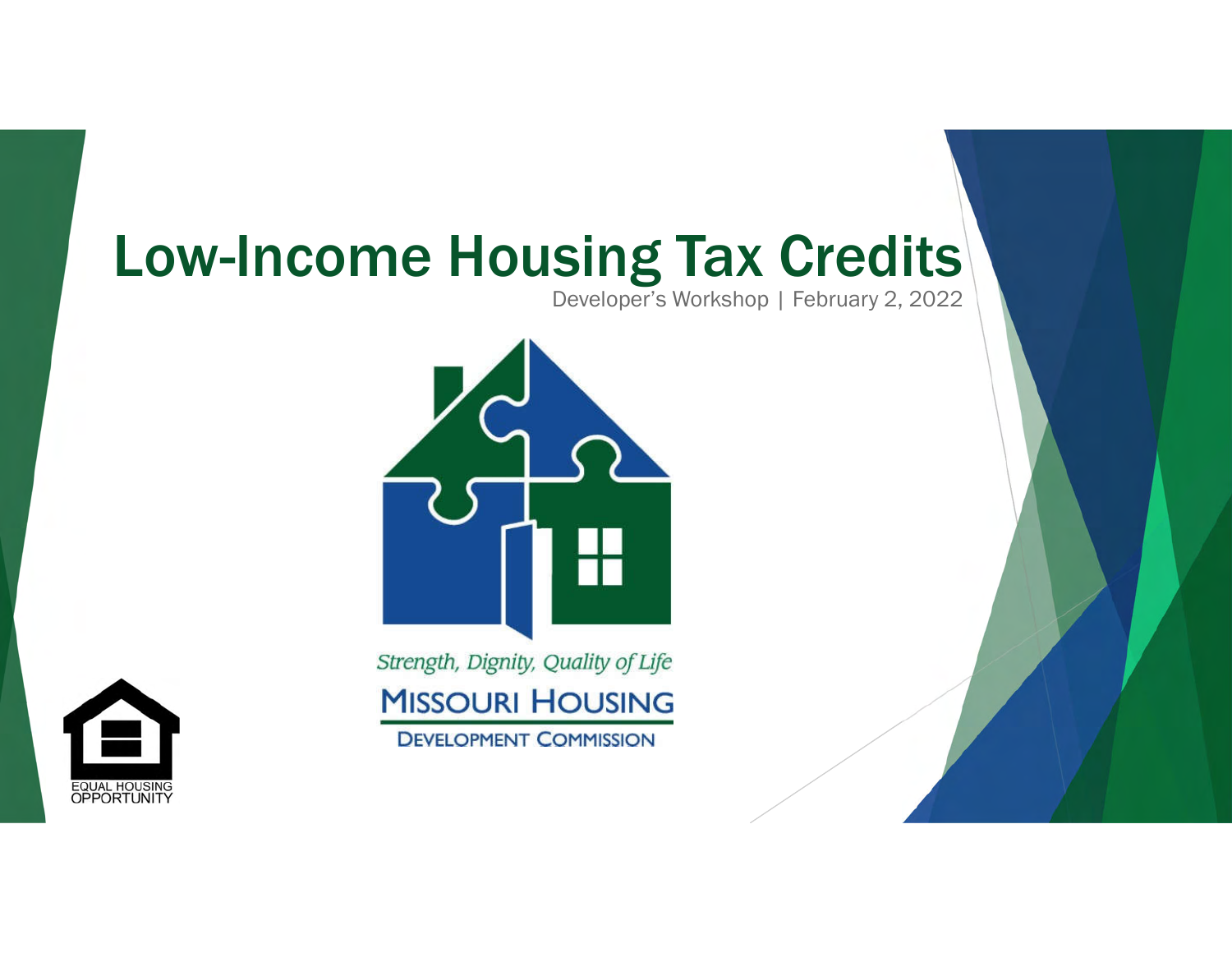## Development Process *Typical Schedule*

#### 9% Projects

- **▶ Commission Approval**
- **▶ Conditional Reservation**
- $\triangleright$  Firm Submission
- $\triangleright$  Firm Commitment
- Carryover Allocation Agreement
- **►** Construction Closing
- > 10 Percent Test
- **►** Conversion/Final Closing
- > Issuance of 8609

#### 4% Project (Tax-Exempt Bonds)

- Commission Approval
- **▶ Conditional Reservation**
- Firm Submission
- > Issuance of Firm Commitment/Tax Credit Authorization Agreement
- $\triangleright$  Issuance of 42(m) letter
- **▶ Construction Closing**
- > Rate Lock Request
- Conversion/Final Closing
- $\triangleright$  Issuance of 8609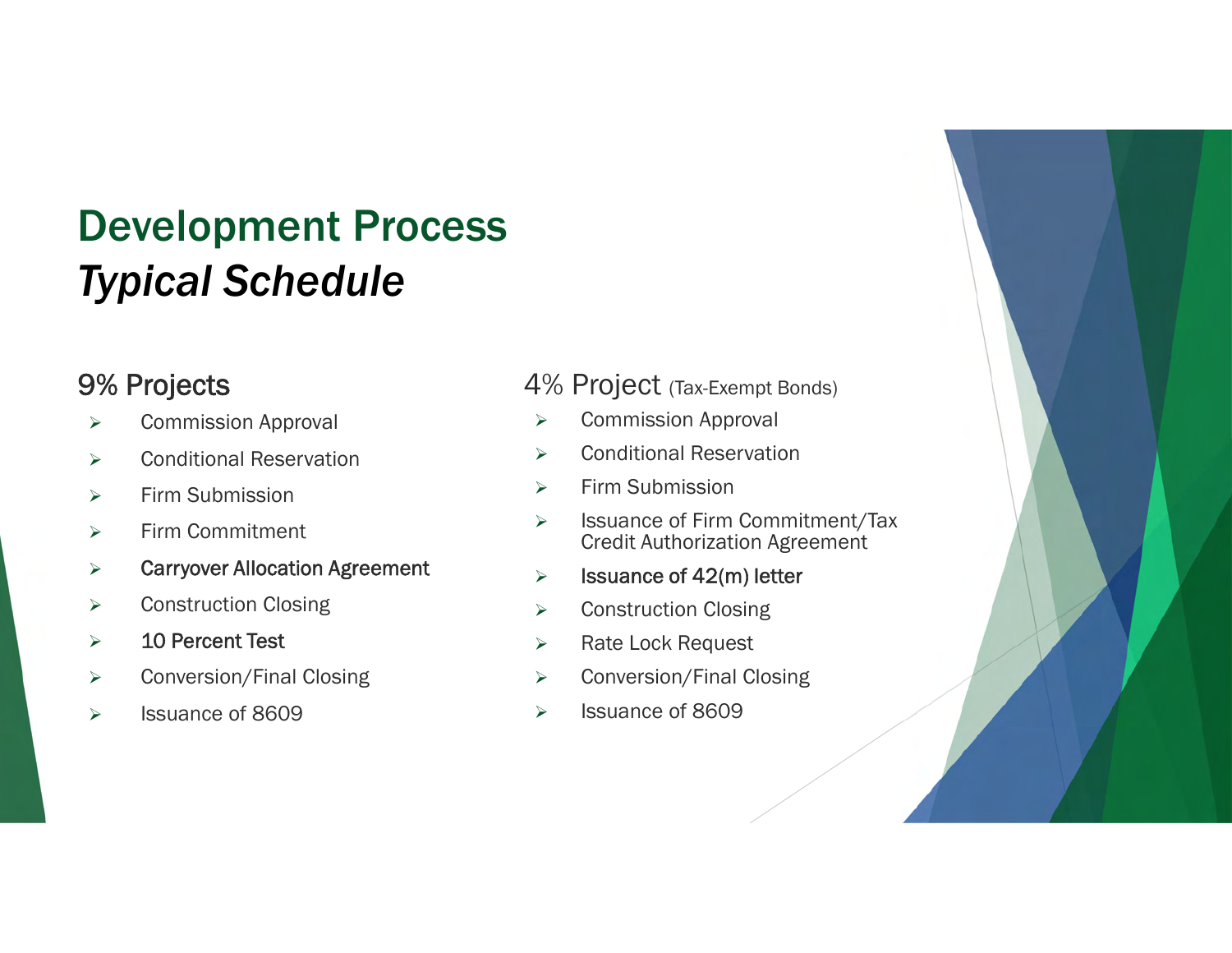## Development Process *2021*

#### 9% Projects

- Commission Approval
- Carryover Allocation Agreement
- $\triangleright$  Conditional Reservation
- $\triangleright$  Firm Submission
- $\triangleright$  Firm Commitment
- **►** Construction Closing
- $\geq$  10 Percent Test
- **►** Conversion/Final Closing
- > Issuance of 8609

#### 4% Project (Tax-Exempt Bonds)

- Commission Approval
- **▶ Conditional Reservation**
- $\triangleright$  Firm Submission
- > Issuance of Firm Commitment/Tax Credit Authorization Agreement
- $\geq$  Issuance of 42(m) letter
- Construction Closing
- > Rate Lock Request
- Conversion/Final Closing
- $\triangleright$  Issuance of 8609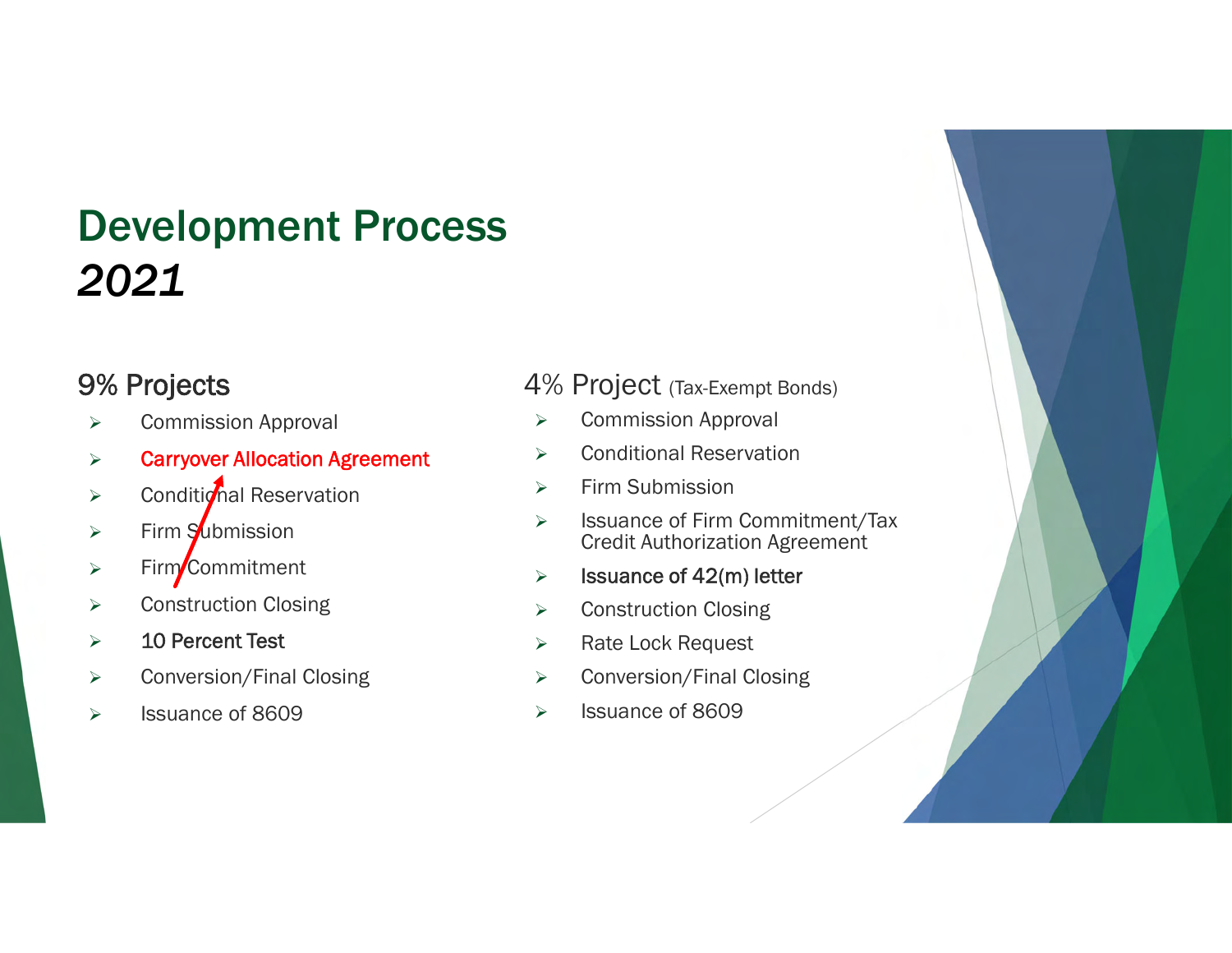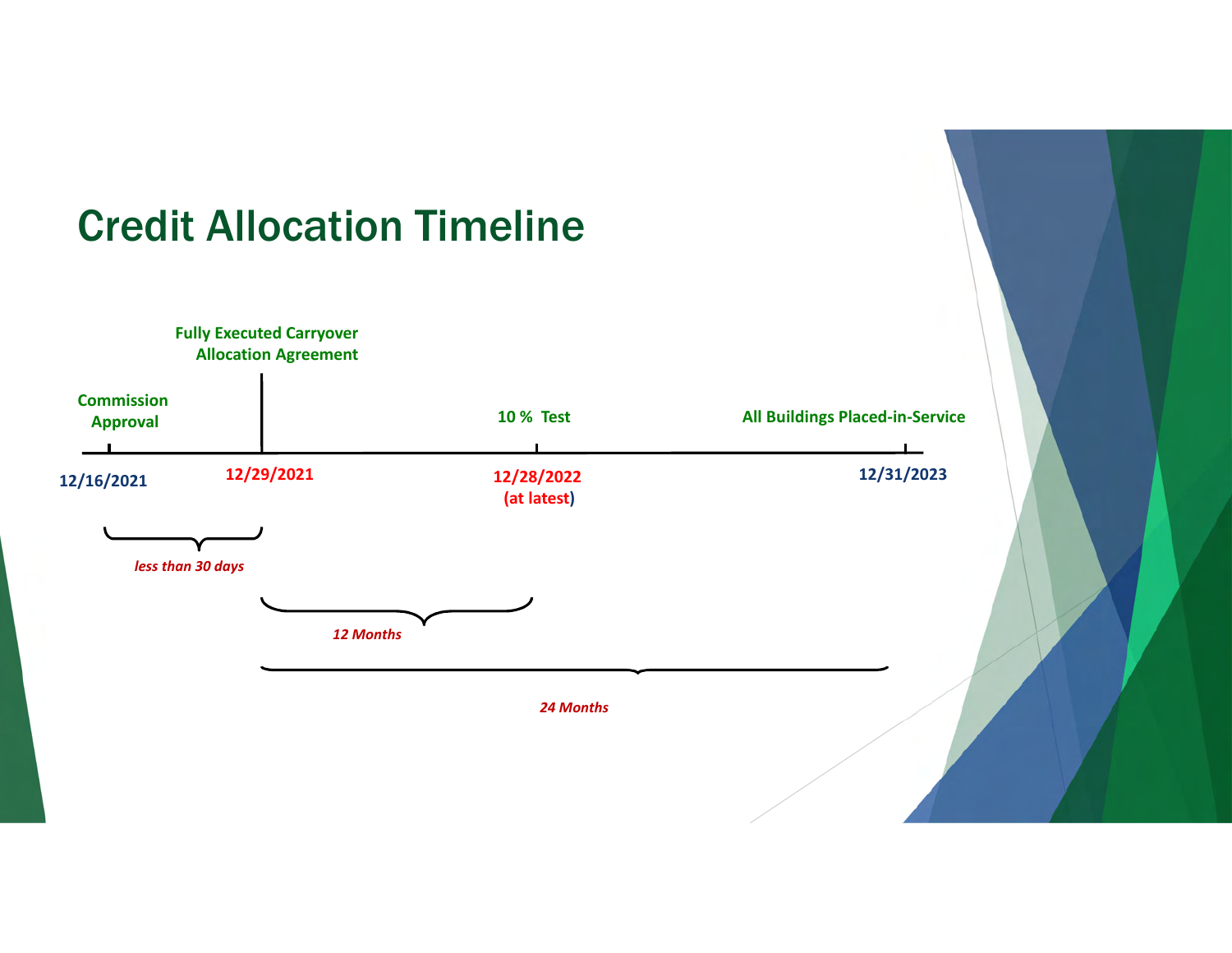### Minimum Set-Aside

- ▶ The project has elected one of three set-aside preferences:
	- ▶ 20/50 Minimum Set-Aside
	- ▶ 40/60 Minimum Set-Aside
	- Average-Income Minimum Set-Aside
		- -Income limits will be allowed to range from 30% to 80% AMGI.
		- -The process & requirements for Average-Income election is different.
		- -Submit statement at application of intent to use
		- -Legal opinion letter before firm commitment
		- -Review the Average-Income recorded webinar & slides online at www.mhdc.com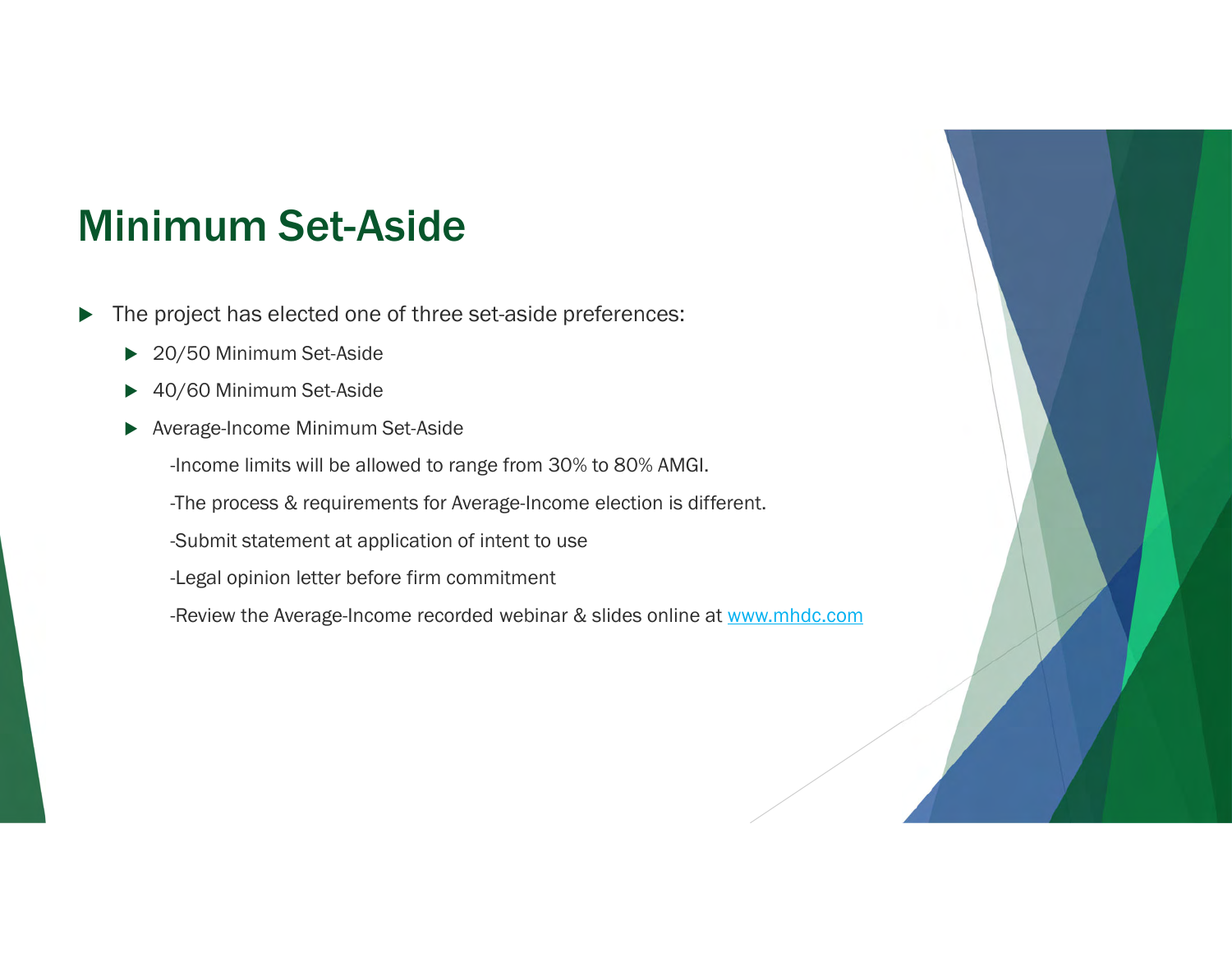## Carryover Allocation Agreement (9% Credits)

- Federal & State Carryover Allocation Agreements were executed during calendar year 2021. The date that MHDC signed the Carryover is the effective date of the document.
- A development receiving a Federal Carryover in 2021 is required to complete the development and place it in service no later than **December 31, 2023**.
	- $\triangleright$  Any concerns about meeting this place-in-service deadline, need to be discussed with your underwriter immediately.
	- $\triangleright$  Any necessary modifications will be made at Firm Commitment issuance.
- $\triangleright$  The tax credit fee of 7 percent of the Federal LIHTC amount shown in the Federal Carryover is due with the executed Firm.
- Building Identification Numbers (BINs) and Applicable Fraction per building established.
	- $\triangleright$  Assigned BINs to be used on all building-level documentation.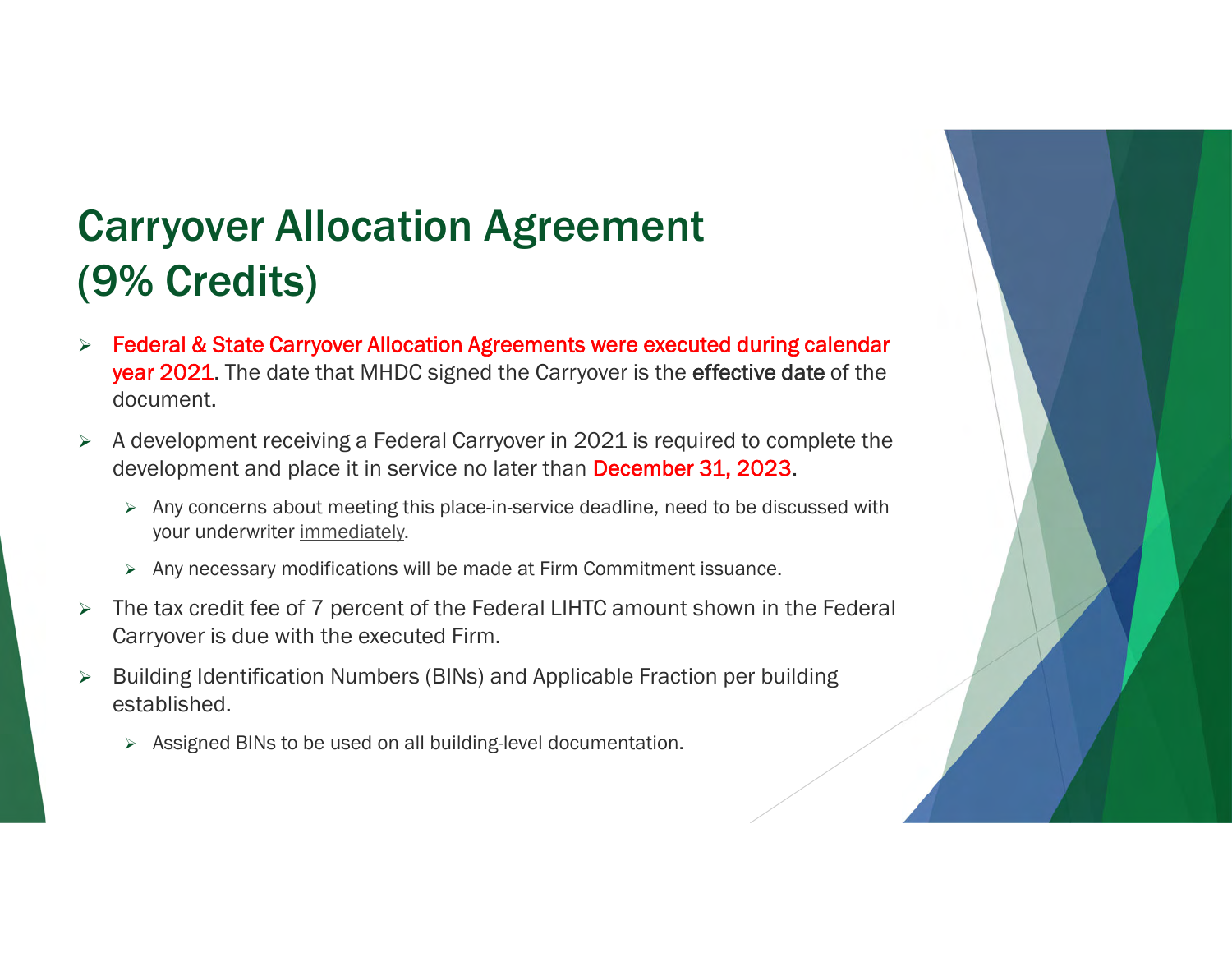## Firm Submission – Plan Review Worksheet Form 3345 (4% or 9% Credits)

- **>** Detailed building and unit information in the project.
- $\triangleright$  Required at three points:
	- **▶ Conditional Submission** 
		- $\triangleright$  Signed by Owner
	- $\triangleright$  Firm Submission
		- $\triangleright$  Signed by Owner
	- **▶ Cost Certification** 
		- $\triangleright$  Must be signed by Owner and Management Company
- $\triangleright$  If a revision of the unit numbers are required after the signed Cost Certification version is submitted MHDC may assess a fee of \$25 per unit number change for incorrect information.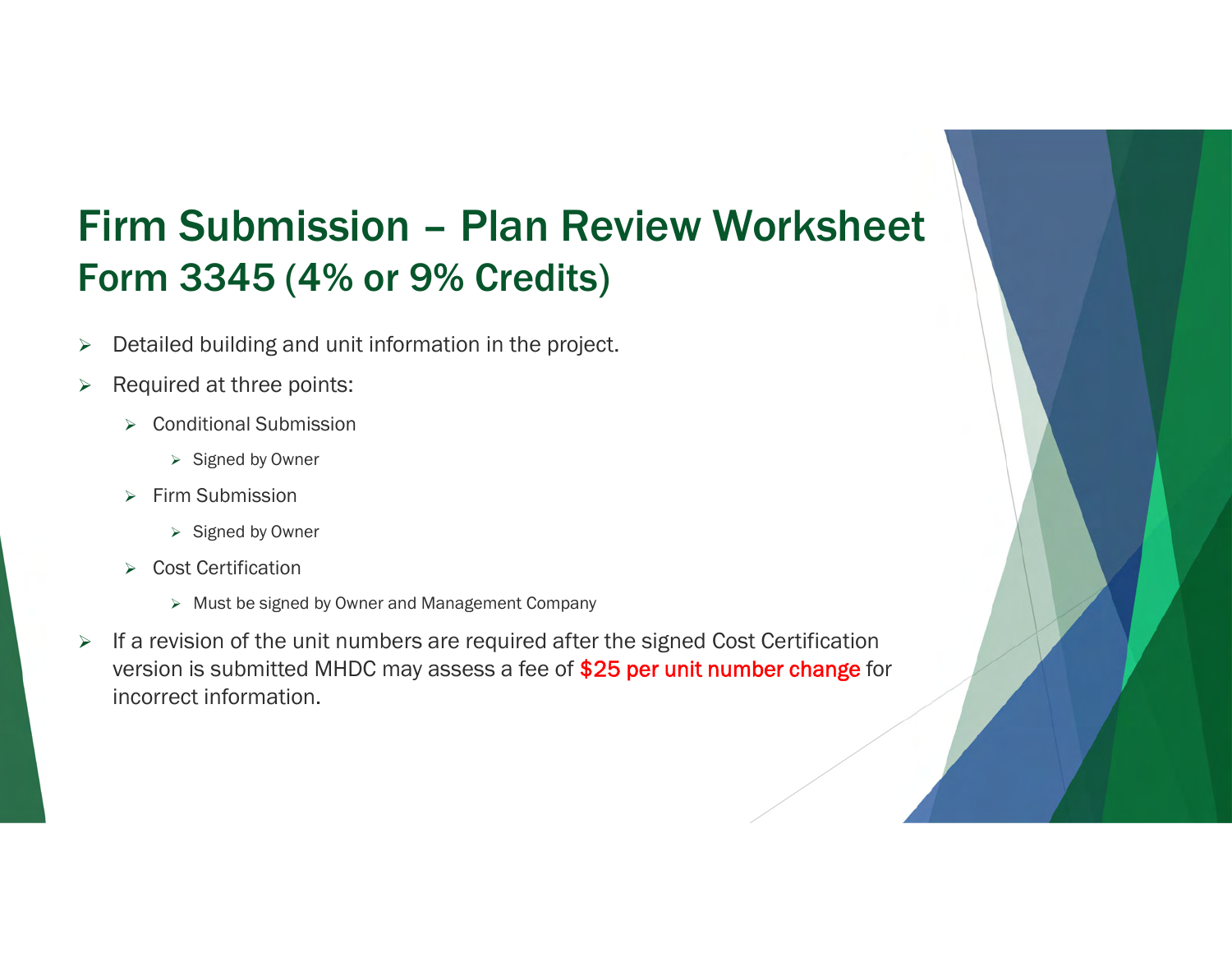### Acquisition Credits (4% or 9% Credits) Legal Acquisition Opinion Letter

- $\triangleright$  If receiving acquisition credits, an attorney opinion must be submitted to MHDC prior to construction closing.
- $\triangleright$  Opinion must give detailed reasons for each specific requirement as to why the development will qualify for acquisition credits, set forth in Code Section 42(d)(2)(B).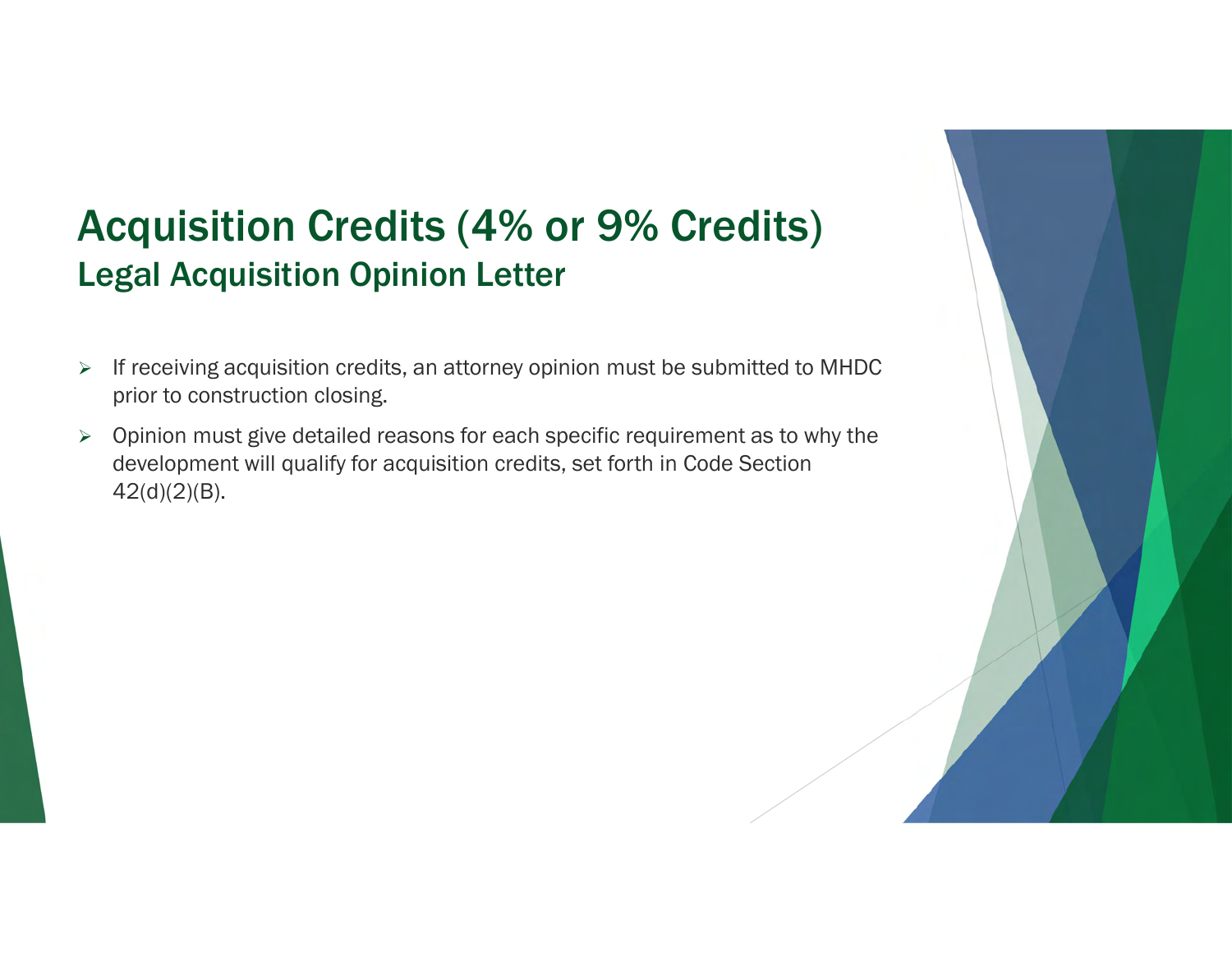## Ten Percent Test (9% Credits)

- $\triangleright$  More than 10 percent of the reasonably expected basis (equal to land plus depreciable basis) must be spent within 12 months from the effective-date of the Federal Carryover.
- $\triangleright$  Ten Percent Test documentation must be submitted to MHDC no later than the end of the 13<sup>th</sup> month after the effective-date of the Federal Carryover.
- > Submit electronic documents to LIHTC@mhdc.com.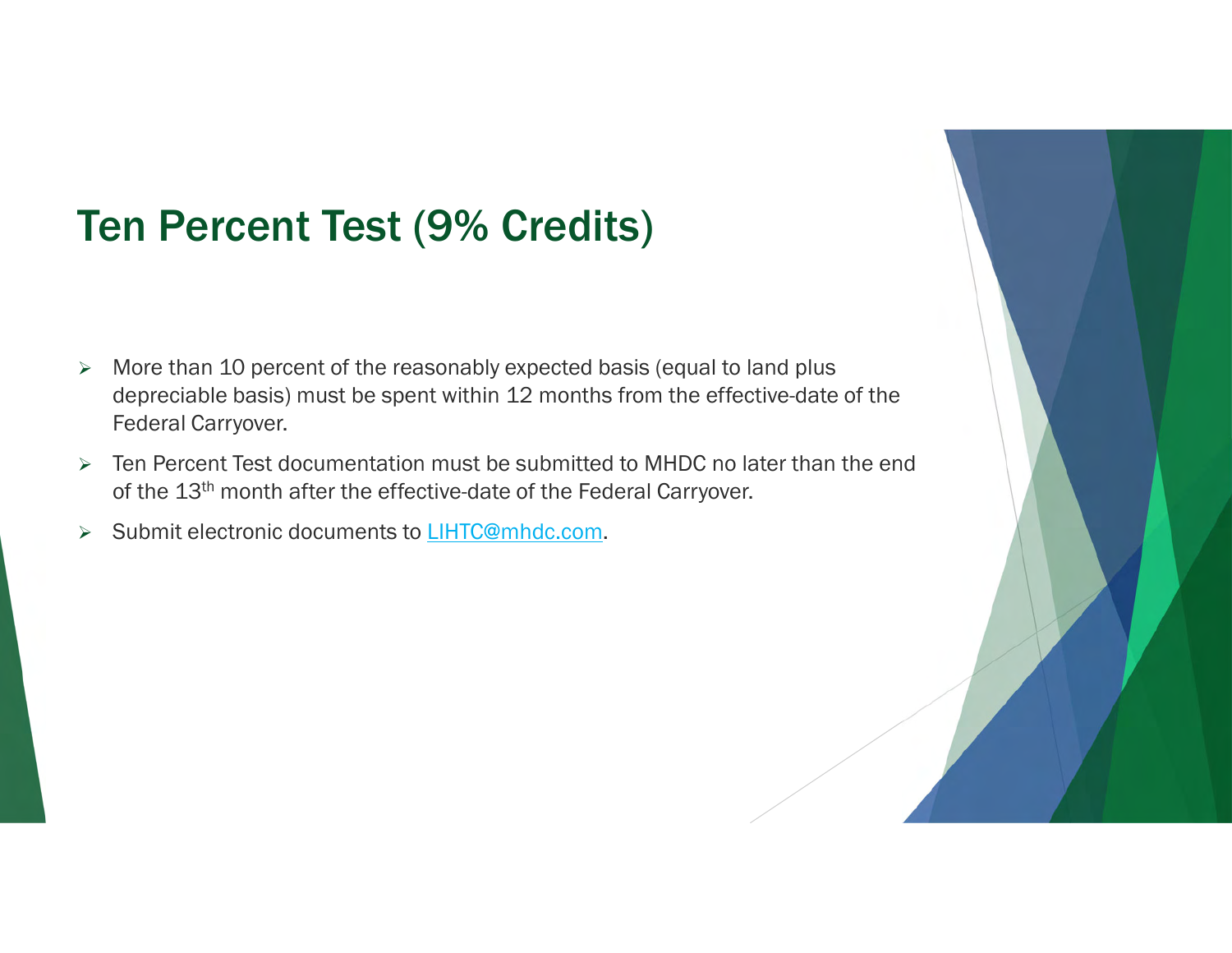## Tax Credit Authorization Agreement (4% Credits/TE Bonds)

- Requirement for all 4% Credit developments.
- Two Tax Credit Authorization Agreements One Federal and One State.
- Overview of project commitments.
- The Authorizations will be shared after Firm Commitment executed
- The Agreements must be executed prior to construction closing.

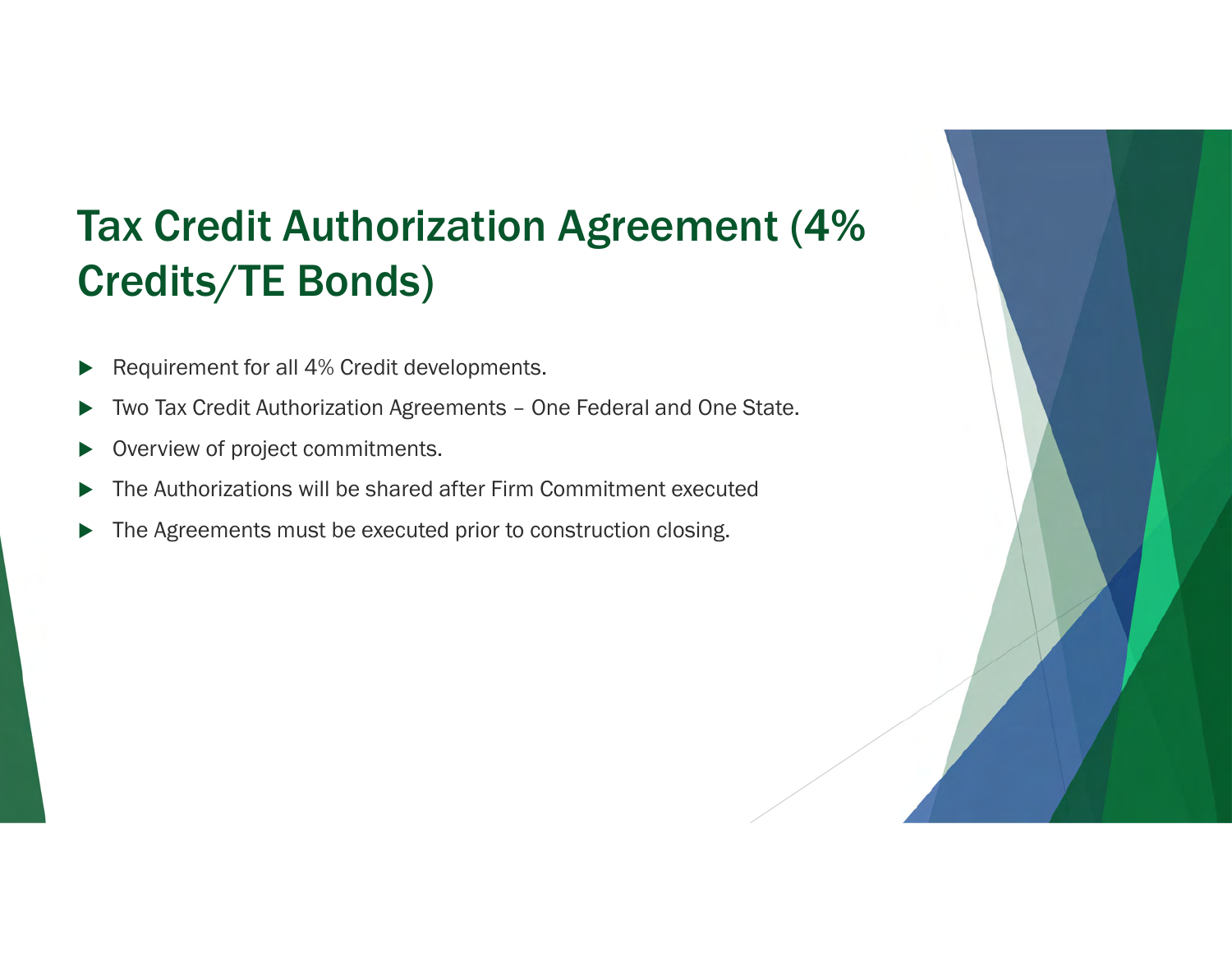## 42(m) Letter Request (4% Credits/TE Bonds)

- Must be on bond issuer's letterhead and include bond amount, mailing address of issuer, and printed name of letter's signatory.
- $\triangleright$  Must be received by MHDC at least five (5) business days prior to construction closing.
- $\triangleright$  MHDC will issue 42(m) letter to bond issuer prior to construction closing.
- **►** Building Identification Numbers (BINs) and Applicable Fraction per building established.
	- > Assigned BINs to be used on all building-level documentation.

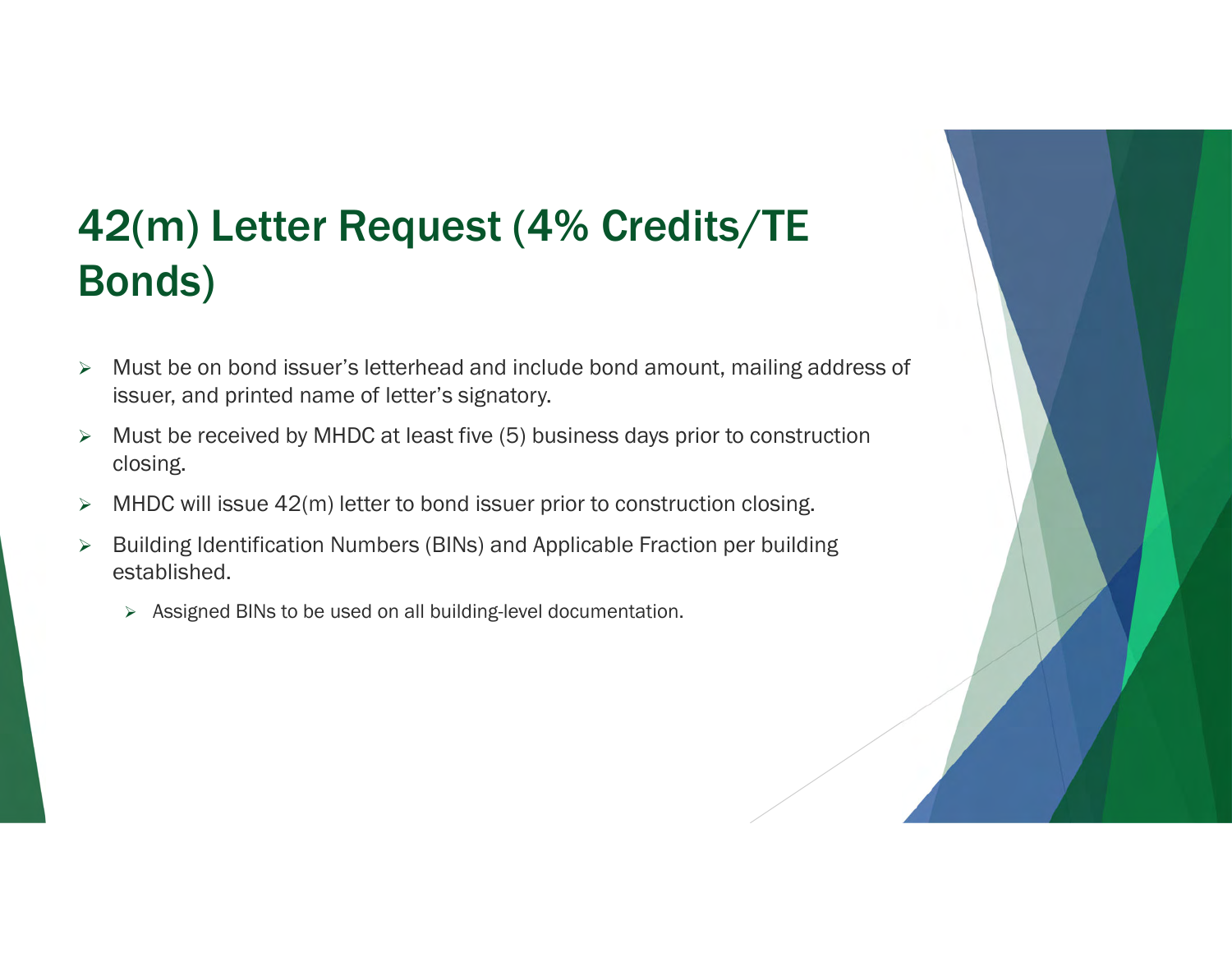## 4 Percent Minimum Rate (4% Credits/TE Bonds)

- $\triangleright$  December 28<sup>th</sup>, 2020 the Consolidated Appropriations Act of 2021 was signed.
	- $\triangleright$  The 4% minimum rate was approved.
		- In the case of any new or existing building to which paragraph (2) does not apply and *which is placed in service by the taxpayer after December 31, 2020*, the applicable percentage shall not be less than 4 percent.
	- $\triangleright$  Effective Date applies to -
		- Any building which receives an *allocation of housing credit dollar amount* after December 31, 2020, and
		- $\triangleright$  In the case of any building any portion of which is financed with an obligation described in section  $42(h)(4)(A)$ , any such building if any such obligation which so finances such building is *issued* after December 31, 2020.
- $\triangleright$  Rate lock letter can still be requested, if not place in service rate used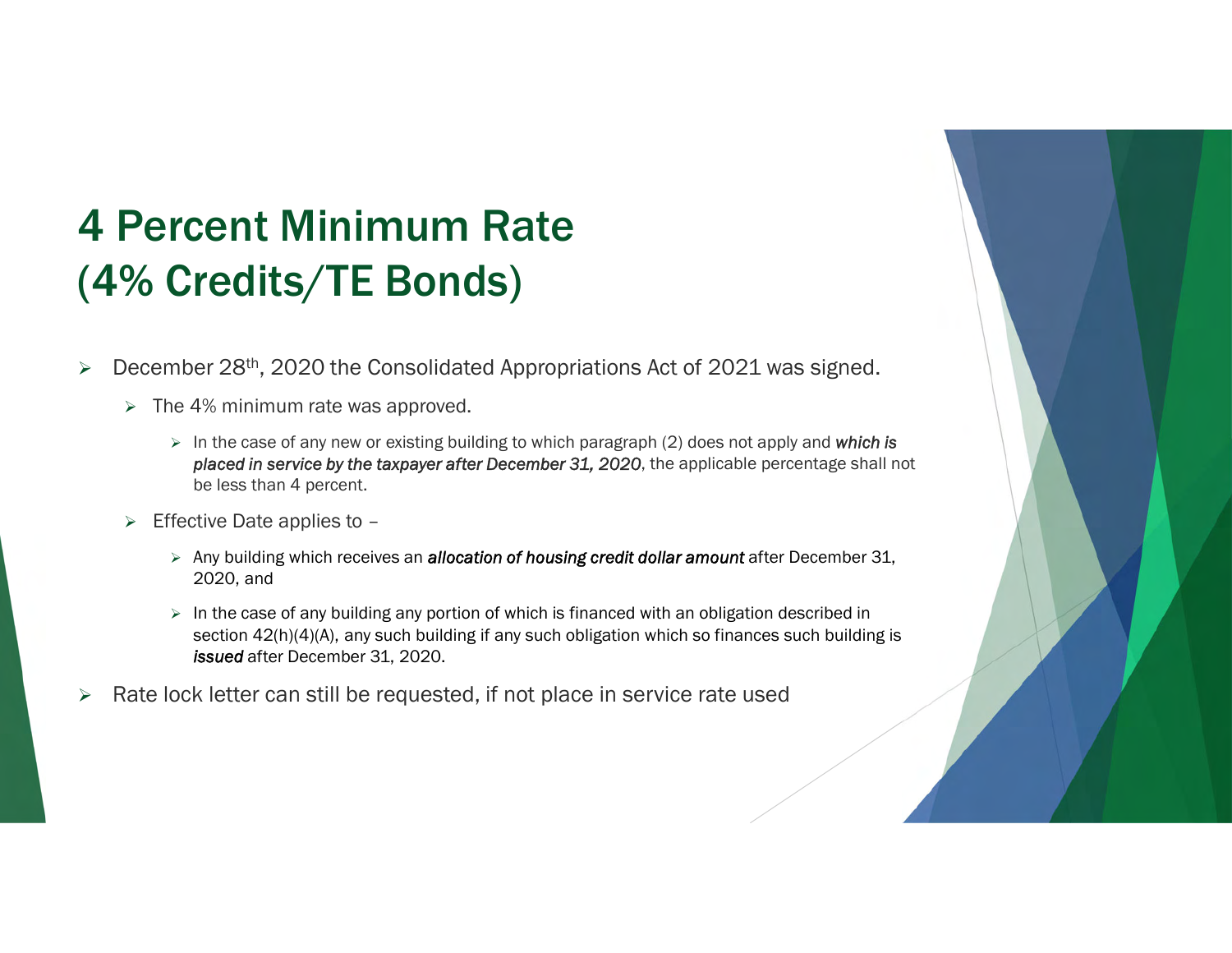### Accelerated Credit Confirmation Form

|                       | Required for all projects using state<br>credit accelerated redemption                                                                                     | <b>Year Claiming</b> | S |
|-----------------------|------------------------------------------------------------------------------------------------------------------------------------------------------------|----------------------|---|
|                       | schedule                                                                                                                                                   | $\overline{2}$       |   |
| $\blacktriangleright$ | <b>Accelerated Credit Confirmation will</b><br>be shared after Firm Commitment<br>execution<br>$\triangleright$ Details accelerated redemption<br>schedule | 3                    |   |
|                       |                                                                                                                                                            | 4                    |   |
|                       |                                                                                                                                                            | 5                    |   |
|                       |                                                                                                                                                            | 6                    |   |
|                       |                                                                                                                                                            | 7                    |   |
|                       |                                                                                                                                                            | 8                    |   |
|                       | $\triangleright$ Signed and returned prior to<br>construction closing                                                                                      | 9                    |   |
|                       |                                                                                                                                                            | 10                   |   |

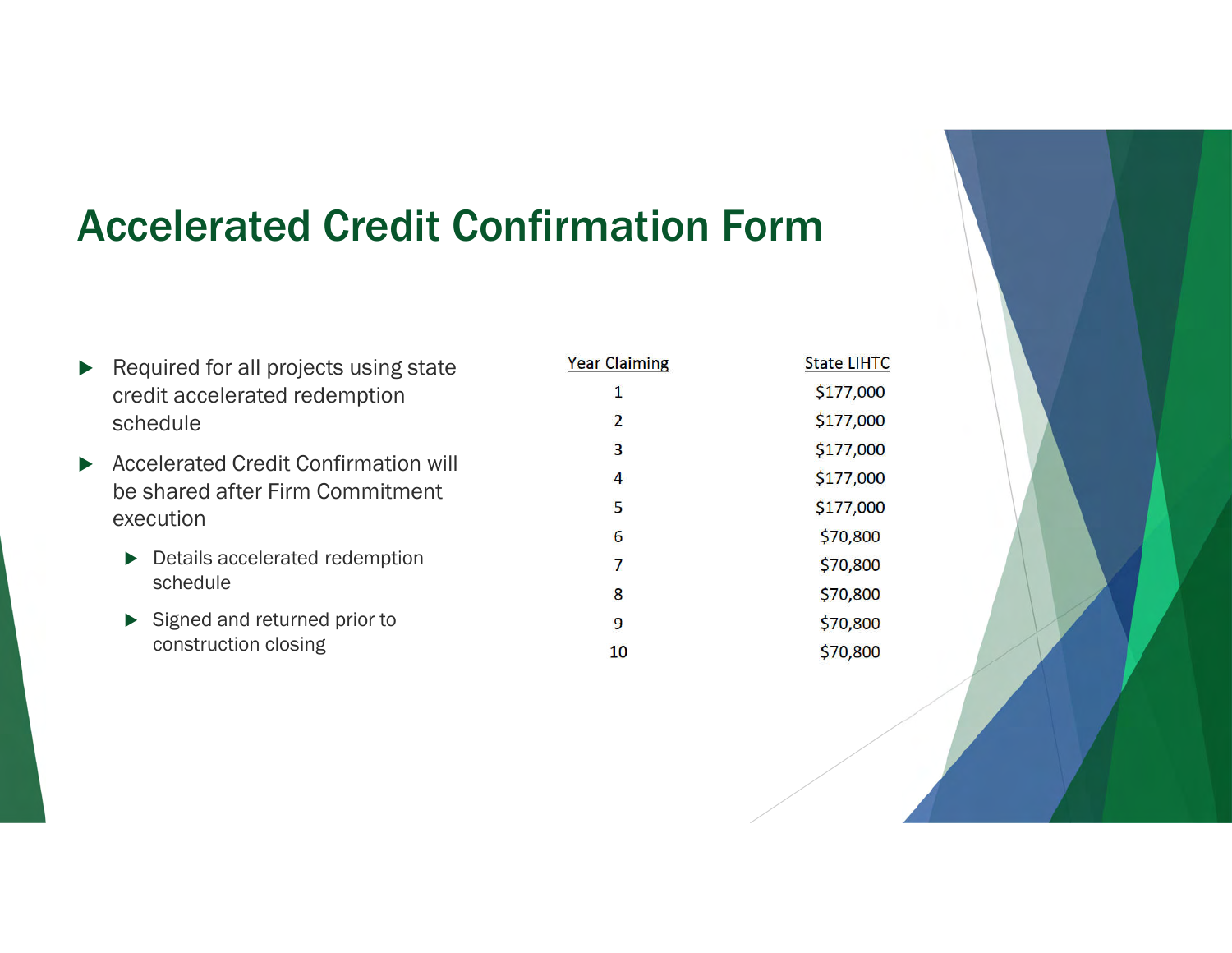### Cost Certification

- $\triangleright$  Should be submitted to MHDC no later than the last day of the second full month after the date of substantial completion of the last building in the development.
- > Submit electronic documents to LIHTC@mhdc.com.
	- Must submit on completed MHDC templates, recreated or altered documents will not be accepted.
	- $\triangleright$  Required to submit final Excel version.
- $\triangleright$  Two signed original hard copies must be submitted.
- $\triangleright$  Allow at least four (4) weeks for processing of the Cost Certification.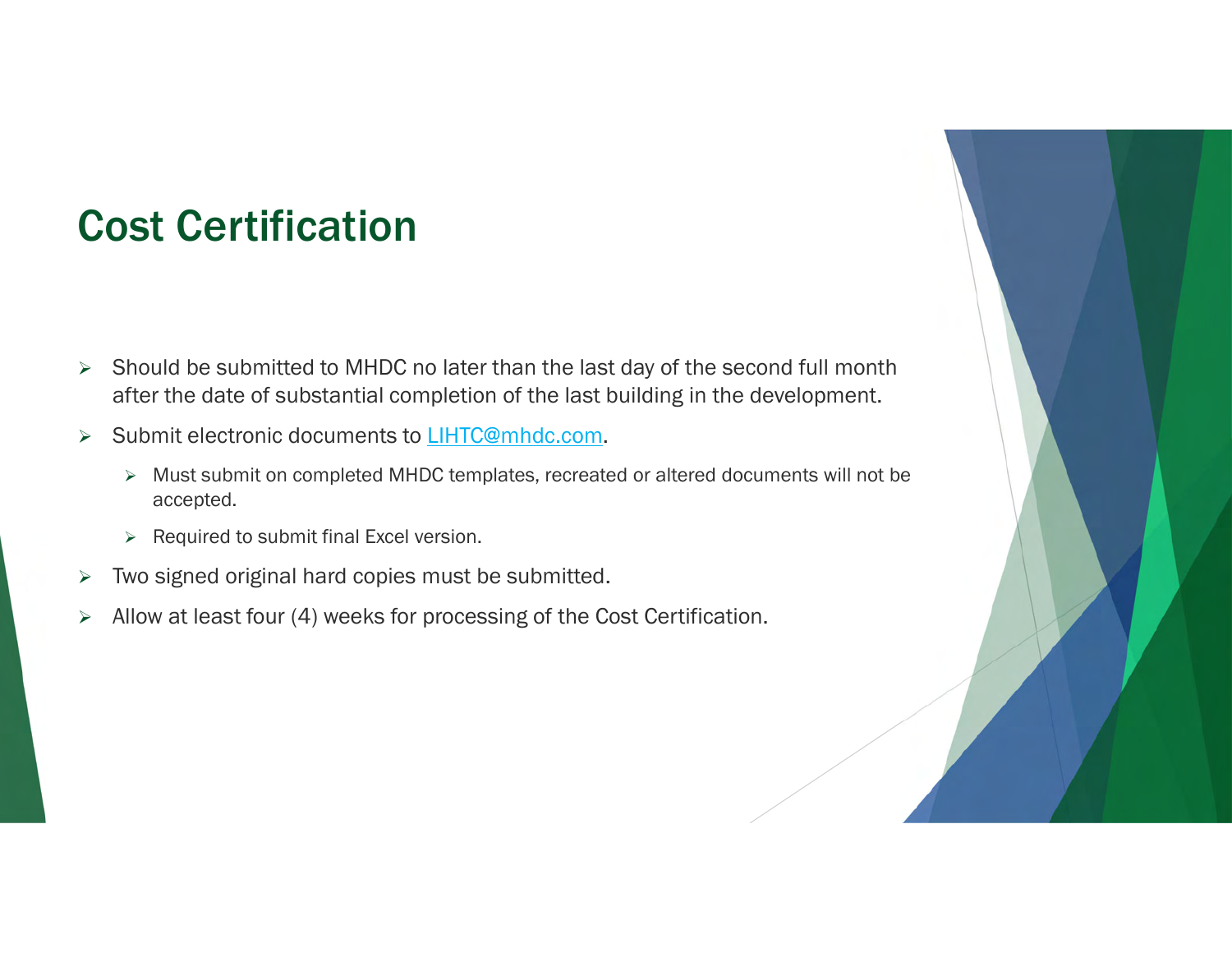### Issuance of IRS 8609

- > If there is an MHDC loan, 8609(s) will not be issued until conversion/final closing of the loan.
- > If no MHDC loan, 8609(s) will not be issued until all documents on the MHDC checklist have been received and approved.

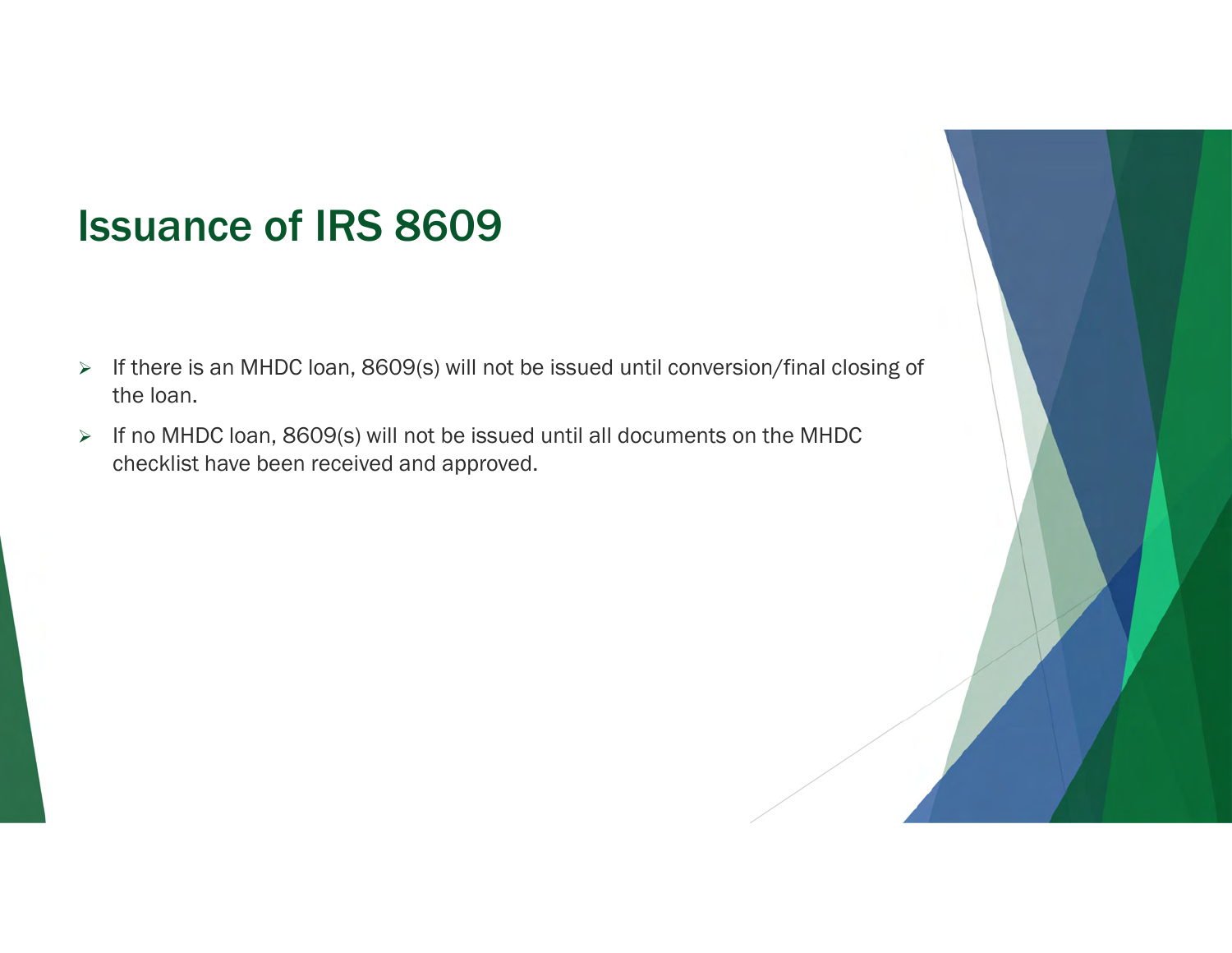### Forms

- $\triangleright$  Current LIHTC forms available on MHDC website. http://mhdc.com/rental\_production/other\_resources.htm
	- $\triangleright$  Current versions of forms posted on wesbite must be used and submitted.

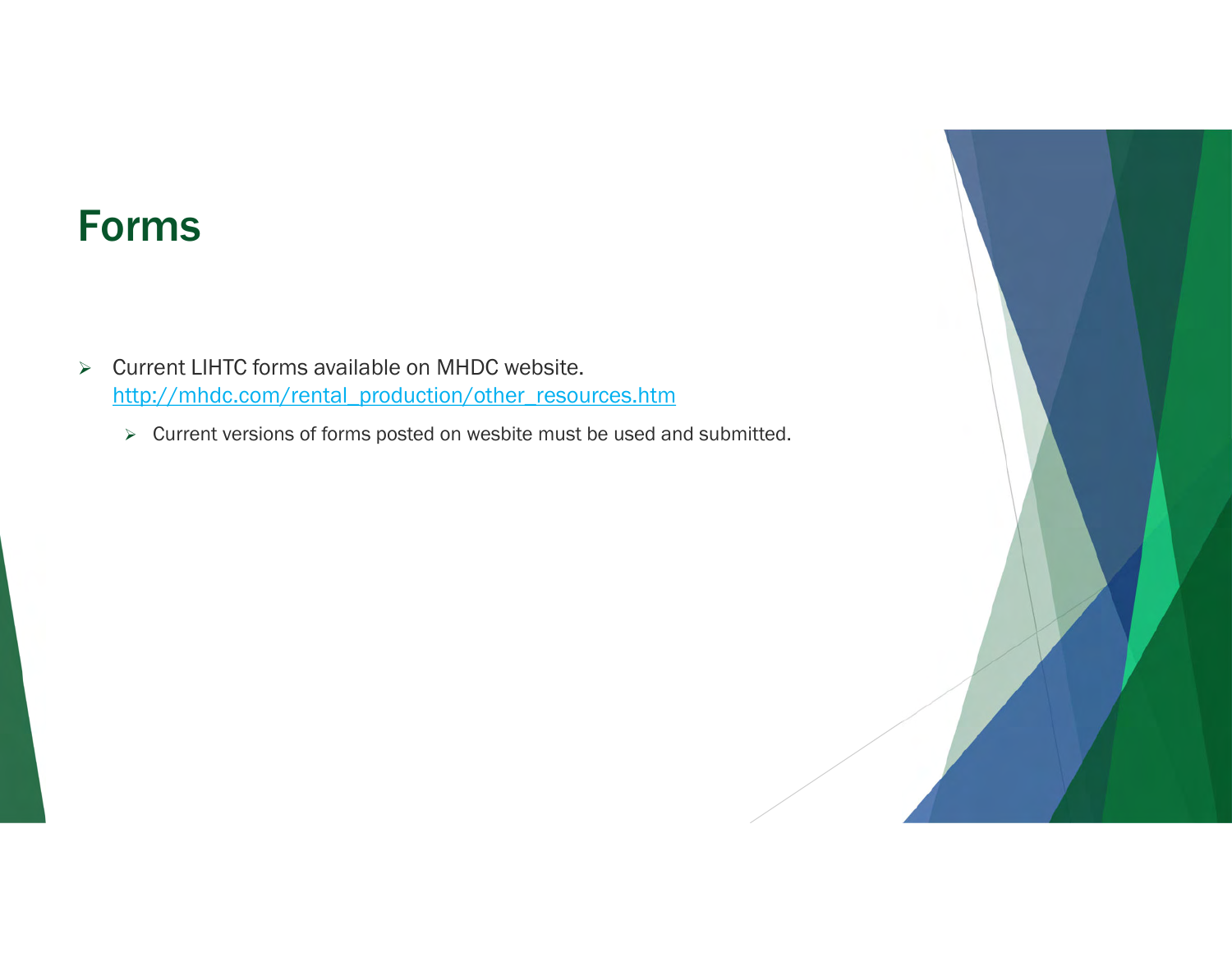## Contact Information

#### Margaret Murphy

Tax Credit Administrator 920 Main Street, Suite 1400 Kansas City, MO 64105 margaret.murphy@mhdc.com 816.759.7262

#### Donna Lawhon

Tax Credit Specialist 920 Main Street, Suite 1400 Kansas City, MO 64105 dlawhon@mhdc.com 816.759.7220